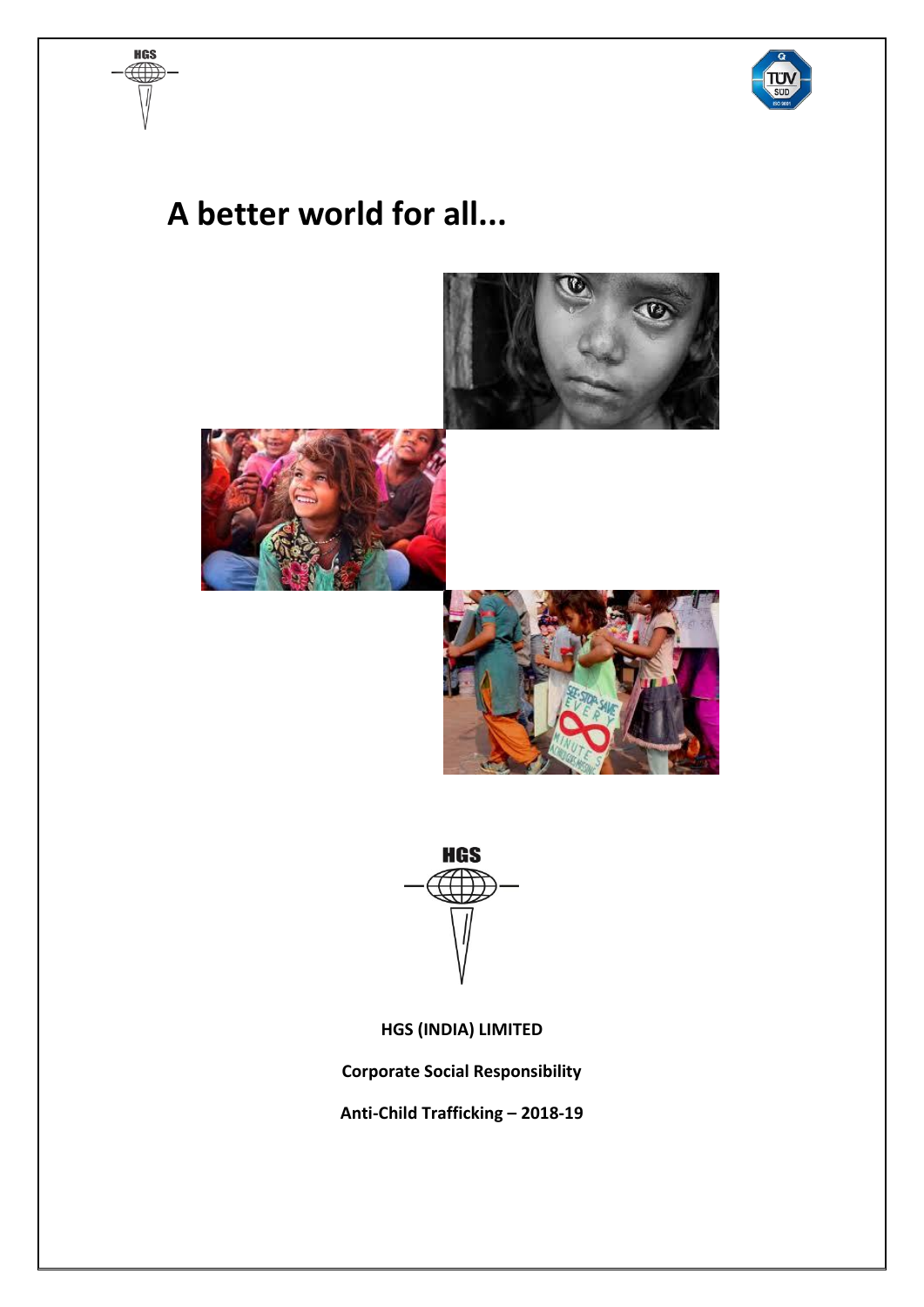

## **Executive Summary**

## **Contribution towards NGO iPartner India's "#Every8Minutes" Anti-Child Trafficking Campaign**

A true menace across the world, the social issue of child trafficking has gouged into the Indian society with high prevalence. Recent Government statistics claim one child goes missing in India every 8 minutes. Children of poor and marginalized communities are often trafficked and forced into labour. Young girls are the worst off, often forced into prostitution and begging rackets, destined for a life of child abuse and exploitation. The situation is bleak.

Strong preventive efforts are ongoing however; with several non-governmental organizations (NGOs), civil bodies, and local communities working towards reducing/ ending the societal hazard of child trafficking.



HAS

One such NGO is **iPartner India**, the Indian collaborative NGO of **The Lily Foundation** based in the UK. The Lily Foundation primarily works in the thematic area of child trafficking, with focus on prevention, rescue and rehabilitation efforts, in  $P A R T N E R$  order for survivors of human trafficking to lead free, healthy and fulfilling lives. NGO iPartner India, a change maker in its own right, also works for various social causes including

health, sanitation, education, women and livelihoods, child protection and child rights, among others.

iPartner India runs an Anti-Child Trafficking Campaign called **#Every8Minutes**, that aims to stop child trafficking through strategies across the value chain; prevention, rescue and healing. Debuting at the Airtel Delhi Half Marathon (ADHM)



held on 21<sup>st</sup> October 2018, iPartner India's main objective was to create greater awareness around the horrendous issue of child trafficking. The NGO gathered a group of **70 underprivileged/ vulnerable adolescents and youth** to participate at the ADHM to help raise awareness for the cause.



As part of its CSR initiatives for the year 2018-19, HGSI pledged **INR 1.00 lakh** towards iPartner India's Anti-Child Trafficking Campaign #Every8Minutes. The funds were used to **sponsor 43 vulnerable children and 7 HGSI employees**that participated at the ADHM; the contribution covered marathon registration fees, stipend for food and beverage refreshments, and t-shirts and caps with specially printed messages on child trafficking.